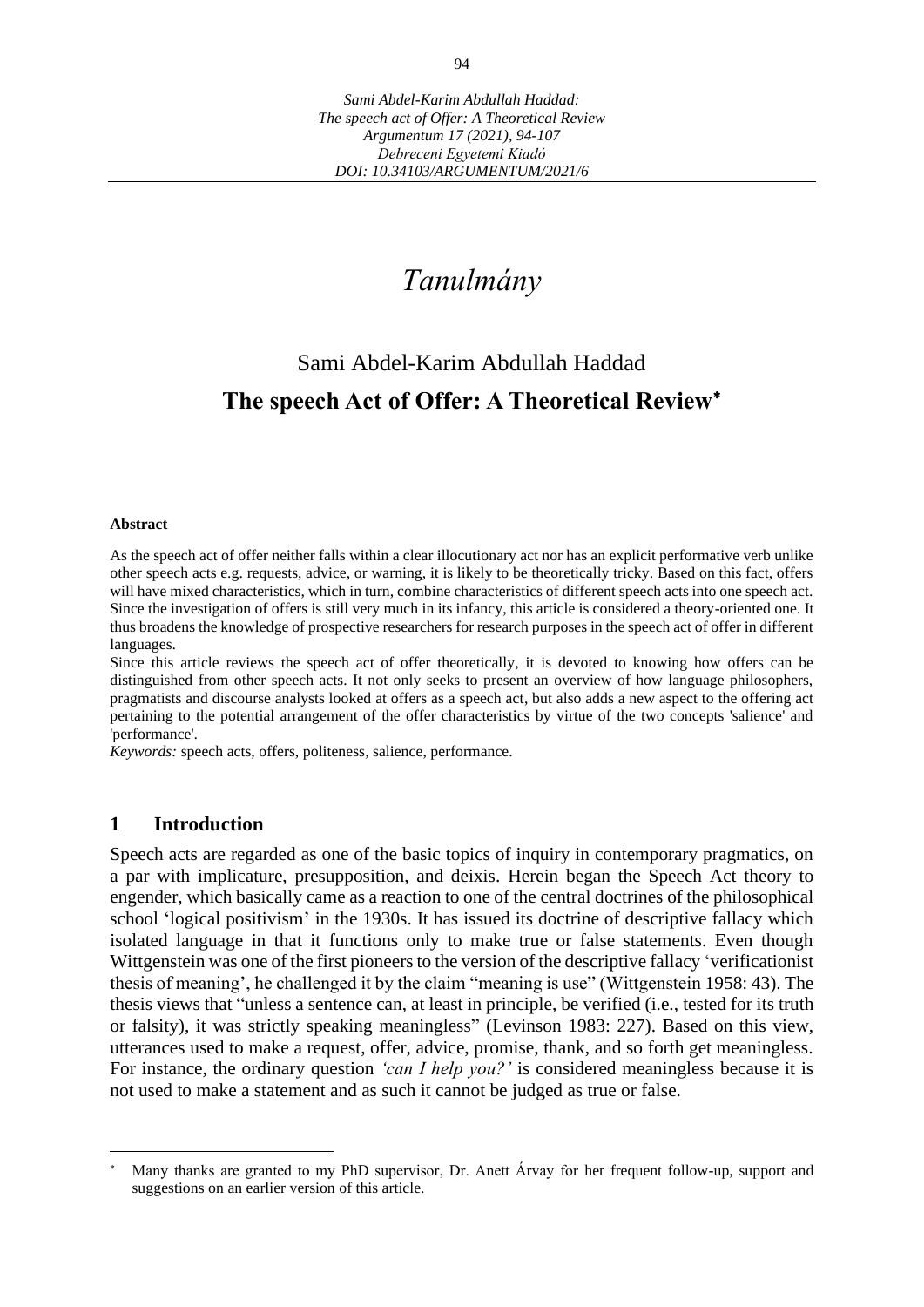In his lectures, Austin pointed to the fact "the total speech act in the total speech situation is the only actual phenomenon which, in the last resort, we are engaged in elucidating" (Austin 1962: 147). Austin's lectures were then reformulated and best systemized by his American pupil, the second pioneer of speech act theory, John Searle.

### **2 Speech Act**

"All linguistic communication involves linguistic acts. The unit of linguistic communication is not, as has generally been supposed, the symbol, word or sentence, or even the token of the symbol, word or sentence, but rather the production or issuance of the symbol or word or sentence in the performance of the speech act." (Searle 1969: 16)

### *2.1 Theory*

The essence of speech act theory is the notion of doing rather than just saying something while a speaker is producing an utterance. Put it simply, speech is actually deeds. The basic motive giving rise to the discovery of the theory is the limitation of semantic analysis based on a truthcondition tradition (Mey 2001) because there exist declarative sentences requiring that a sentence be verified as true or false depending on both linguistic knowledge and real-world knowledge. For instance, in case a young boy tells us, *'it's snowing outside'*, if we wish to test the truth or falsity of this sentence, we can go outside and check whether it is true or not. However, this investigation cannot be done so in, *'have a nice evening!'* because Adams (1985) confirmed that we could not talk about the truth or falsity of such a statement. This is because a speaker expresses his/her feelings towards a particular person in a particular occasion.

Language philosophers paid much attention to statements and neglected the insight that language produces speech acts. Accordingly, Austin developed a constative-performative dichotomy whereby constatives tend to be utterances performed to make an assertion saying anything true or false about some states of affairs in the world. By contrast, performatives are utterances used to perform acts as in the following explicit performative, '*I promise to meet you tomorrow*'. Such performatives can be either explicit ones that contain the performative verb naming the act or implicit ones whereby the performative verb is missing.

Soon the constative-performative dichotomy was abandoned and then replaced by another taxonomy of illocutionary acts consisting of five groups: verdictives, exercitives, commissives, behabitives, and expositives (Austin 1962: 150–163). Since then, the Austinian taxonomy was challenged for six difficulties, and the two most noticeable difficulties that the taxonomy was criticized for are the following: there is a persistent confusion between illocutionary verbs and acts, and there is no consistent principle or a set of principles by which the taxonomy was constructed (Searle 1979: 8–12).

Austin pointed to the fact that it makes no sense to call performatives as true or false, and thus proposed a set of conditions i.e. felicity conditions that must be met to judge if the performative is successful. Then, Searle (1969) squared with Austin's notion of being felicity conditions as constitutive rules of the action itself. Therefore, he developed the Austinian conditions and systemized them into four types: preparatory conditions, sincerity conditions, propositional content conditions, and essential conditions.

Austin pointed to the three interrelated acts that any utterance consists of. They simply summarize the process of producing any speech act as follows: the utterance starts from a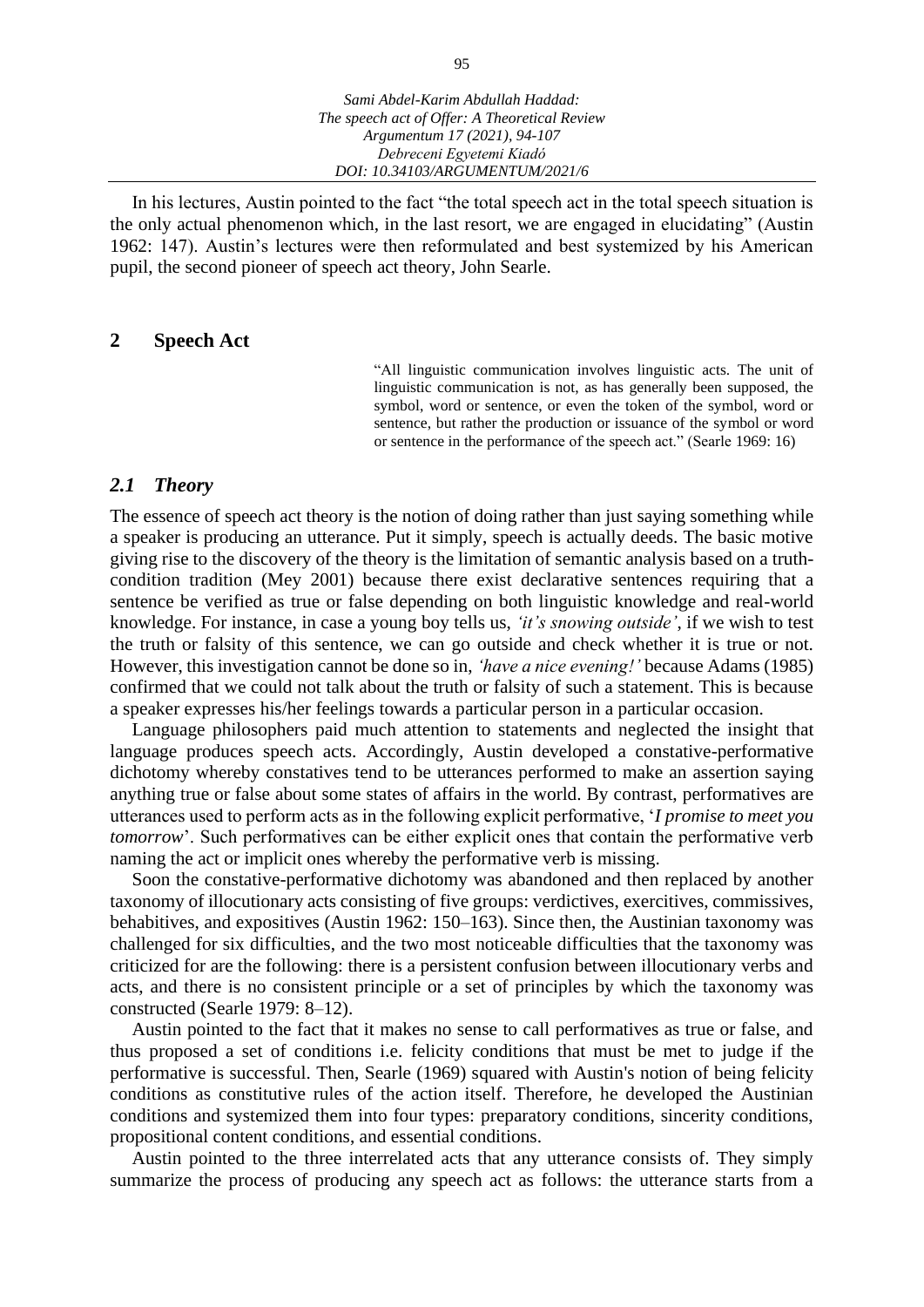locution uttered by a speaker and ends with a perlocution recognized by a hearer. What mediates the two acts is an illocution where the speaker attaches a purpose issuing what bears in his mind on the form of speech attached by an effect on the hearer. Consequently, Searle (1979: 12–20) advanced his new taxonomy of illocutionary acts constructed on three basic dimensions, namely direction of fit; illocutionary point; and the psychological expressed state i.e. the sincerity condition. His new taxonomy encompasses five types of illocutionary acts as follows:

- 1. Directives: speech attempts by which the speaker makes the hearer do some future act as requests, orders, suggestions, and etc. Questions are codified with members of the directive type by virtue of the fact that the speaker achieves his/her desire when the hearer tells an answer (Bach & Harnish 1979: 47–49).
- 2. Commissives: utterances by which the speaker commits him/herself to do some future act for the sake of the hearer as promise, vow, offer, and etc.
- 3. Assertives: utterances by which the speaker commits him/herself to the truth of the expressed proposition as definition, description, conclusion, assertion, and etc. Notice that assertives are also called 'representatives'(Mey 2001).
- 4. Expressives: utterances that express the speaker's psychological state as congratulations, apology, compliment, and etc.
- 5. Declaratives: kinds of speech act that bring immediate changes in some current state of affairs such as excommunicating, declaring war, divorcing, and etc.

Most of the speech acts are expressed by their explicit performatives that help realize what speech act it is and what illocutionary act it belongs to. For instance, the utterance *'I promise to meet you tomorrow'* is directly stated as a promise speech act because of its explicit performative verb *'promise'* which belongs to commissive illocutionary acts.

## *2.2 Directness vs. Indirectness*

All speech acts are realized either directly or indirectly. Untrue to say, direct speech acts are principally dependent on the literal meaning, since the literal meaning of a sentence is constructed regardless of the context (Searle 1979: 117). Otherwise, Searle claimed that the easiest cases of meaning are those whereby the speaker utters a sentence and means literally what s/he says. Applying to the speech act of advising as in utterance (1) below, the advisor must achieve the intended effect on the advisee by allowing him/her to recognize the intention to achieve that effect. Let's compare the following utterances produced by a speaker to his colleague who is suffering from a frequent lack of sleep:

- 1. I advise you to sleep early,
- 2. Sleep early, or
- 3. Sleeping early is useful for health.

According to Austin, the implicit performative like utterances (2, 3) may or may not be advice without context, but it can't be argued for utterance (1) due to the performative verb. Unlike explicit performatives, Austin went on to argue that constructions like utterances (2,3) are affected by context in the sense that the context is the only determinant which contributes to the interpretation of such utterances as advice or not. For utterance (3) above, it was realized as indirect advice not assertion because it both violates the Searlean felicity condition for the speech act of assertion and queries the Searlean preparatory condition for that of advising.

It is actually easy to realize the intended illocutionary act of an utterance, especially in an explicit performative as in utterance (1). The explicit performative corresponds to Searle's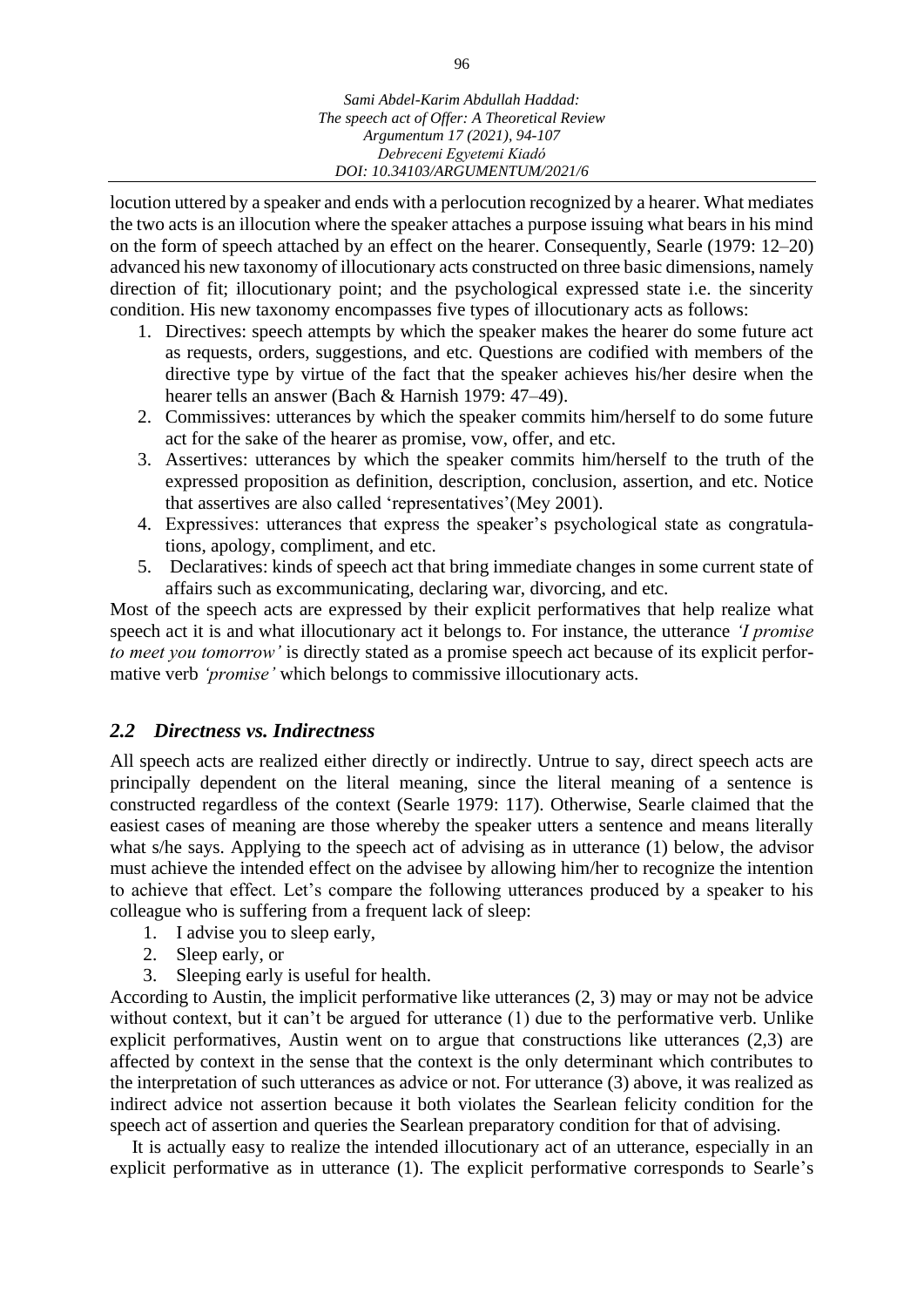(1969) notion of Illocutionary Force Indicating Device as the most direct form of illocutionary act. On the contrary, it is far from easy to realize the illocutionary act presented in an implicit performative as in utterances (2,3), since it may hold many illocutionary forces simultaneously. However, Sadock and Zwicky (1985) argued that many world languages have three basic sentence-types, namely declaratives; interrogatives; and imperatives. The three basic sentence types are typically associated with the three basic illocutionary forces, namely making statement; asking; and requesting, respectively.

Following Levinson's 1983 Literal Force Hypothesis, namely, the hypothesis that there is a direct structure–function relation in speech acts and that sentence types are by default direct reflexes of their underlying illocutionary forces. Since then, this hypothesis has been challenged by some difficulties; the most important one is that most usages of speech acts, and particularly of requests, are indirect (Huang 2007). The direct-indirect distinction isolated a number of scholars (Searle 1975; Morgan 1978; Gordan & Lakoff 1975; Sadock 1974) to suggest several models that help realize the illocutionary act of indirect speech such as the conventional model, the inferential model, and the idiom model. For instance, the conventional model proposed by Searle is based on the notion that speaker's performing and hearer's understanding of an indirect speech act always require some kind of inference. Searle defined conventionalized indirect requests as motivated by the felicity conditions of the speech act of requesting, as clearly shown by the following familiar question '*can you pass some salt?*'.

### *2.3 Indirectness-politeness Tradition*

The issue of indirectness has paid attention of many scholars to account for politeness which helped engender what the so-called 'universal principles of politeness' (Lakoff 1973; Gordon & Lakoff 1975; Brown & Levinson 1978, 1987; Leech 1983; Spencer-Oatey 2000; Watts 2003). It has become a controversial issue because some scholars carried out studies in different cultures and languages arriving at the conclusion that speech acts vary in conceptualization and verbalization among languages and cultures, since socio-pragmatic knowledge reflects cultural norms (Chen et al. 2011). Thus, the realization of politeness was claimed to be culture-specific and language-specific by several scholars (Wierzbicka 1985; Blum-Kulka 1987; Blum-Kulka et al. 1989; Kecskés 2014). In light of universality, it is made clear that human languages are regulated by certain general mechanisms such as a categorization of communicative acts and conversational maxims. As a consequence, Brown & Levinson (1978, 1987) constructed an effective model that accounts for politeness called 'the face-saving model'.

The face-saving model is constructed on the notion of Model Person being a fluent speaker of a natural language who is endowed with two special characteristics, namely 'rationality' and 'face'. The notion of face and its relevant English expressions seem to originate from the two Chinese expressions 'mianzi' and 'lian' (Mao 1994). Brown & Levinson developed their model within a framework based on the assumption that any rationally model person has 'face', which is the Goffman's (1967) sociological notion. They thus viewed face as the "public self-image, that every member [of a society] wants to claim for himself" (Brown & Levinson 1987: 61).

Face is regarded to be a universal notion in any human society. It is something that can be maintained, enhanced, threatened, lost, or damaged during a verbal interaction. As a result, any rationally conversational participant is expected to ideally save both his/her own face and interlocutors' face during an interaction. Face has two aspects characterized in terms of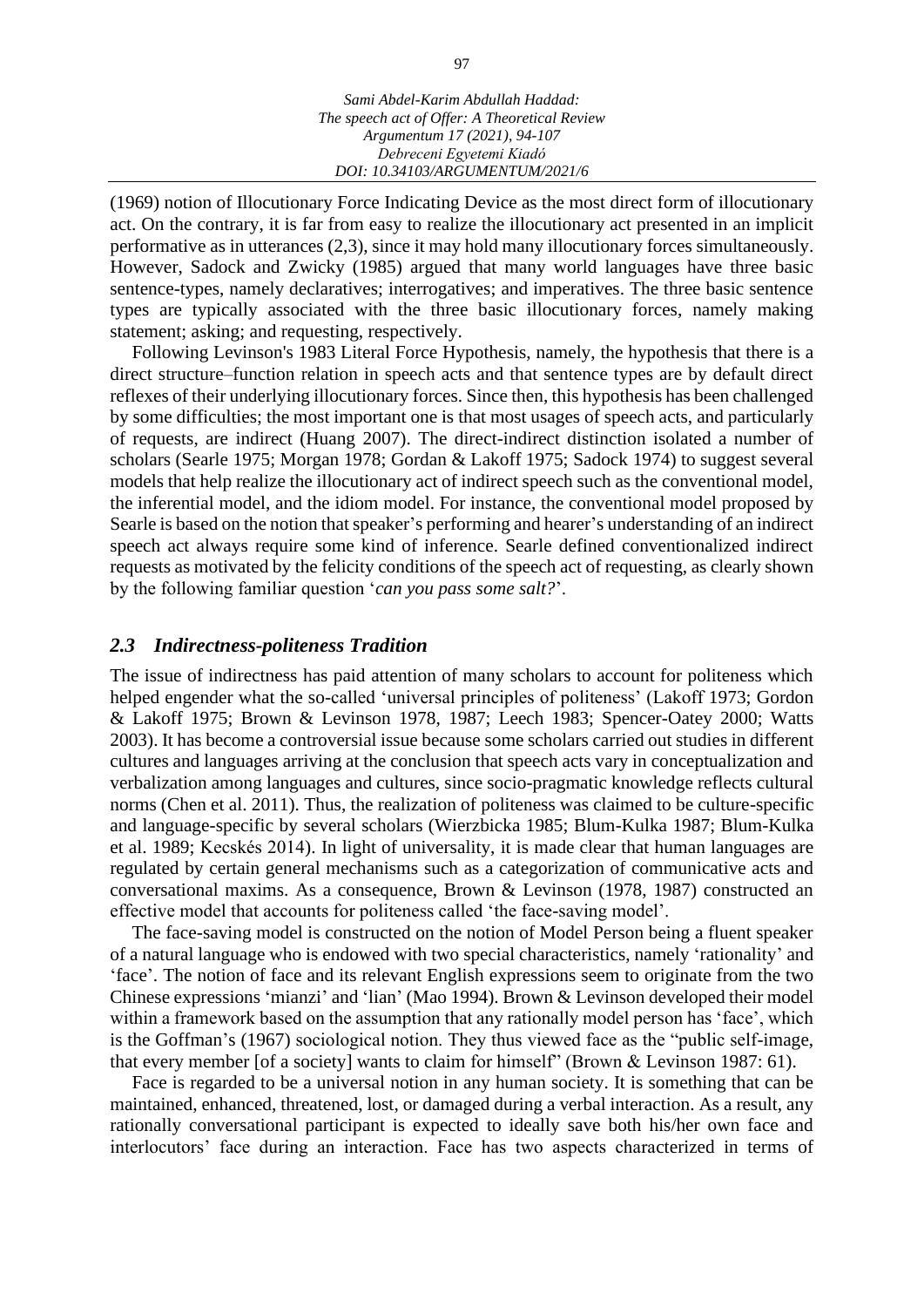participants wants rather than social norms (1987: 62): negative face refers to the want of having freedom of action and positive face tends to the want of being desired by others.

Brown & Levinson (1987: 24) put the founding principle for their face-saving model which states "some acts are intrinsically threatening to face and thus require softening…". They (1987: 65–68) then divided these acts which are intrinsically face-threatening to the speaker, hearer, or both into four groups as follows:

- 1. Acts threatening to the hearer's negative face such as requests, advice, compliments, etc.
- 2. Acts threatening to the hearer's positive face such as complaints, disagreement, challenges, criticism, etc.
- 3. Acts threatening to the speaker's negative face such as accepting thanks, unwilling promise, and accepting an offer, etc.
- 4. Acts threatening to the speaker's positive face such as offer refusal, apologies, accepting compliments, etc.

The second half of this article is devoted to knowing how offers can be distinguished from other speech acts. It not only seeks to present an overview of how language philosophers, pragmatists and discourse analysts looked at offers as a speech act, but also adds a new aspect to the offering act pertaining to the potential arrangement of the offer characteristics by virtue of the two concepts 'salience' and 'performance'.

### **3 The speech act of offer**

In accordance with the two steps of recognizing illocutionary acts advocated by Cohen and Levesque (1992: 245): the first concerns determining which effects the speaker intended with his utterance whereas the second is associated with the hearer's recognition of which illocutionary act was performed. Applying these two steps to the speech act of offering, the offeror must achieve the intended effect on the offeree by allowing him/her to recognize the intention to achieve that effect. By that means, offers are likely to fall within a certain illocutionary act. The upcoming discussion reviews the speech act of offer theoretically.

Offer was first categorized as a commissive illocutionary act by (Searle 1976; Bach & Harnish 1979; Edmondson & House 1981), that is, a speech attempt within which the offeror commits him/herself to do some future act for the sake of the offeree. Because of the commitment emanated from the offering utterance, Fraser (1975) noticed that only the offeror is liable to perform that commitment, and thus labelled offers under the acts of committing. According to the three dimensions of Searle's (1979) proposal, the offeror intends to create a change in the world by his/her word. In this regard, offers belong to both directives and commissives because the three dimensions could no longer differentiate between commissives and directives due to the prominent similarity resulted by the direction of fit. In details, the requester also desires the world to be changed in order to fit his/her own words. As a result, Mey (2001: 165–166) argued for the assumption that promises are to be a particular kind of requests. His claim is based on the principle, that is, promises manage a change in the world by means of creating an obligation but this obligation is created only in the part of the speaker. Hence, Mey suggested lumping these two overlapping speech acts together into one category of 'obligatives'.

However, other linguists argued for a different categorization after Aijmer (2014) had claimed that offers have fuzzy characteristics investigated by an in-depth analysis of offers in the London-Lund Corpus. It was found that offers are realized by a range of commissive and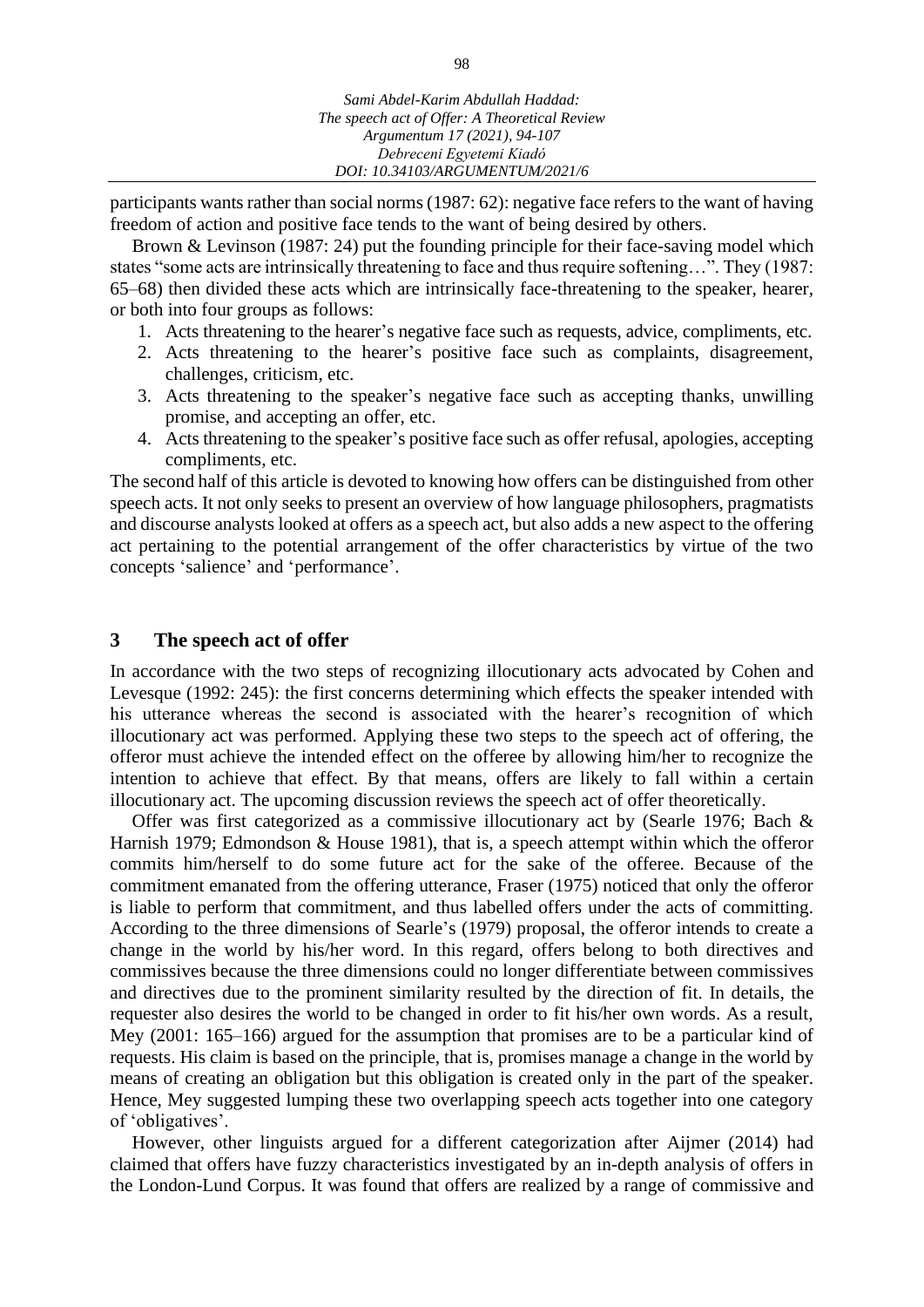directive strategies (Barron 2005). On the one hand, Wunderlich (1977) added a new class of speech acts, namely conditional speech acts and placed offers under this class. Wunderlich stated so, since the execution of an offer basically depends on the offeree's response in which he indicates his wish towards the offeror to carry out the action. Wunderlich (1977: 43) went on to argue that offers can be applied to the standard conditional form '*if you want it, I shall do it*'. For instance, the surface offering utterance '*have another piece of cake*' can be paraphrased by the deep structure to the conditional form '*if you want to take another piece of cake, I will give you one*'. This example motivated at examining the semantics of offer as presented by propositional idealized cognitive models (Lakoff 1987 as cited in Hernández 2001). The belowmentioned cognitive semantic pieces of information make offers overlap with promises, requests, and invitations:

- 1. Agent type: offers present the offeror and/or offeree as the agent of an action. Regardless of the offer agent, the offeree is considered the beneficiary taking advantage of the action while the offeror is regarded as the benefactor granting the advantage to the beneficiary,
- 2. Time of the action: all the actions included in offers refer to present or future,
- 3. Offeree's will: the offeror has reasons to believe that the offeree's will is supposed to be high,
- 4. Offeror's will: nothing forces the offeror to make an offer and there will be reasons in case he is obliged to make an offer,
- 5. Cost-benefit: the offeror either knows or intends to do an action being beneficial to the offeree,
- 6. Optionality: the offeree's freedom to accept/reject is usually not so constrained due to the fact that he is the first goal of the action.
- 7. Mitigation: offers are not recommended to be highly mitigated. In few cases, the degree of mitigation depends on the power and social distance between the interactants,
- 8. Power: making an offer is not restricted to any features of power, and
- 9. Social distance: the production of offers is not limited either to any degrees of social distance.

Leech (1983), on the other hand, took the (un)conditional feature as a mark for describing some speech acts as promises, requests, invitations and offers, hence revealed that promises are unconditional whereas the others (i.e. requests, invitations and offers) are conditional speech acts.

Unlike Wunderlich and Leech, who regarded offers as conditionals, Hancher (1979) highlighted the significance of involving the offeree with the offeror in the realization of offers. Hancher challenged Searle's evaluation of offers because Searle's evaluation is principally built on speaker's authority and ignorance of the hearer's role. Hancher considered offers to be an attempt done by the offeror to make the offeree declare his ability to engage in the proposed action. Hence, the offeror seeks to persuade the offeree to accept the act to be performed. In case the offer is accepted by the offeree, the offeror's commitment comes into effect (Hickey 1986). As a consequence, Hancher (1979) categorized offers as hybrid speech acts having directive and commissive illocutionary forces in parallel and thus suggested adding a new class to Searle's taxonomy coined 'commissive-directives'. Hussein et al (2012) arrived at the same conclusion when examining offers in cross-cultural encounters.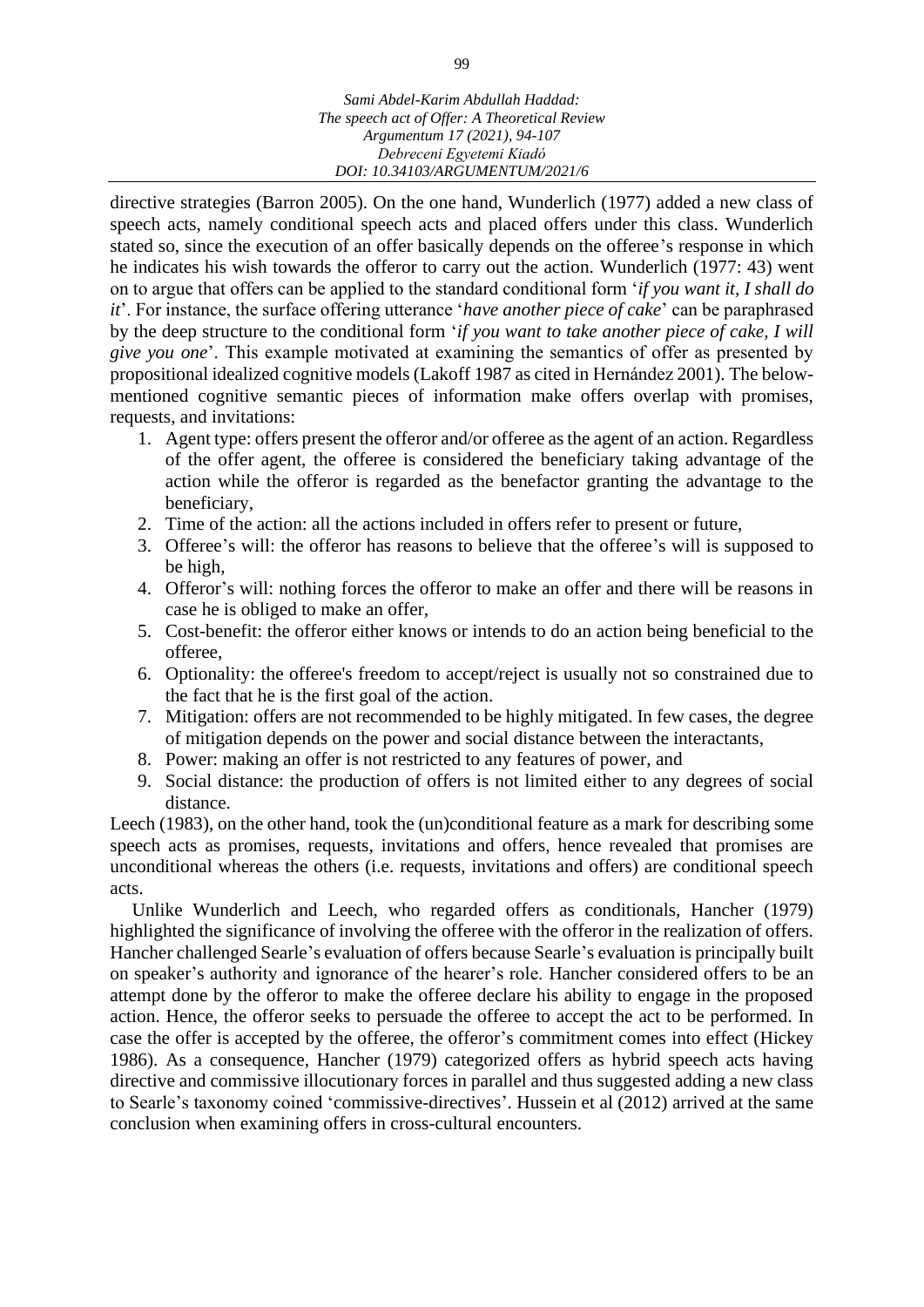Hancher (1979: 7) pointed to the obvious nature of offers that their directive aspects can be hidden, for either offeror and/or offeree, behind the appearance of the generosity of commitment on the offeror's part. This is what makes offers as 'a potentially manipulative act', since they can be clearly recognized to be commissive and their directive nature remains ambiguous. However, Hernández (2001) uncovered that Hancher's views about being offer's illocutionary forces in parallel should be criticized by virtue of her conclusion that offers are closer to prototypical commissive than to prototypical directive illocutionary acts. Hernández also challenged Hancher's suggestion of adding a new category to Searle's illocutionary acts named 'commissive-directives'. Even though I square with Hernández's (2001) above-mentioned claim, I do not totally support her opinion because she ignored the conditional nature of offers, which in turn, lies between commissive and directive. The conditionality of offers can be asserted by Wierzbicka (1987: 191) "the one who offers leaves the addressee the freedom to decide whether to accept or decline the proposed action to take place". As for me, the nature of offers still requires much clarity, thus I will do my best by the end of this section to suggest a more organized picture of offers.

Even though Wierzbicka (1987: 192) claimed that offers represent a directive nature through an attempt performed by the offeror to influence the offeree's recognition, she disagreed with the insight stating that offers fall within a directive illocutionary act. Wierzbicka stated two different illocutionary purposes concerning offers: the first expresses the offeror's willing to do something for the sake of the offeree, while the second regards the offeror's bid to make the offeree accept or refuse the offer and accordingly the offeror can act. I believe that the Wierzbicka's former purpose squares with Searle's commissives as well as Haverkate's (1984) non-impositive directive purpose, and the latter purpose corresponds to Searle's directive as well as Haverkate's purpose of the permission-seeking impositive directives. Haverkate divided directives into two major sub-classes: impositives carried out by the hearer for the sake of the speaker such as requests, and non-impositives where the hearer is performing the act for his favor as invitation and advice. He then classified impositives into: permission-seeking and proposing acts. As for me, it appears to say that offers as a speech act have mixed characteristics as opposed to what Barron (2017b: 336) terms "the blurred nature of offers".

Like other human interactions, making an offer and responding to the offer either by acceptance or by refusal might be motivated by social factors that may involve politeness. Compared to other speech acts as requests, apologies, and compliments, offers uncover a dearth of research. Some research (Barron 2017 b; Leech 2014; Hussein et al. 2012; Curl 2006; Schneider 2003) was conducted only on the English language. However, much of the research on offers fall within variational and cross-cultural pragmatics. On the one hand, variational research (Barron 2017a, 2011) used the International Corpus of English data as a data source while Barron's (2005) study was carried out by the help of a questionnaire. Here is some research carried out on offers in other languages other than English. This research is regarded as evidence of how native speakers of different languages express offers including Arabic (Haddad 2019, 2020), Persian (Allami 2012; Koutlaki 2002), Chinese (Hua & Yuan 2000; Zhu et al. 1998; Feng et al. 2011), and Greek (Bella 2019, 2016; Terkorafi 2001). Eventually, moving to the much more investigated research on offers, namely cross-cultural pragmatics, such research includes for English–Arabic (Grainger et al. 2015; Alaoui 2011); English– German (Barron 2003), English–Chinese (Yongbing 1998), English–Persian (Babaie & Shahrokhi 2015), English–Korean (Min 2019; Chun 2003), English–Greek (Sifianou 1992), and English–Japanese (Fukushima & Iwata 1987).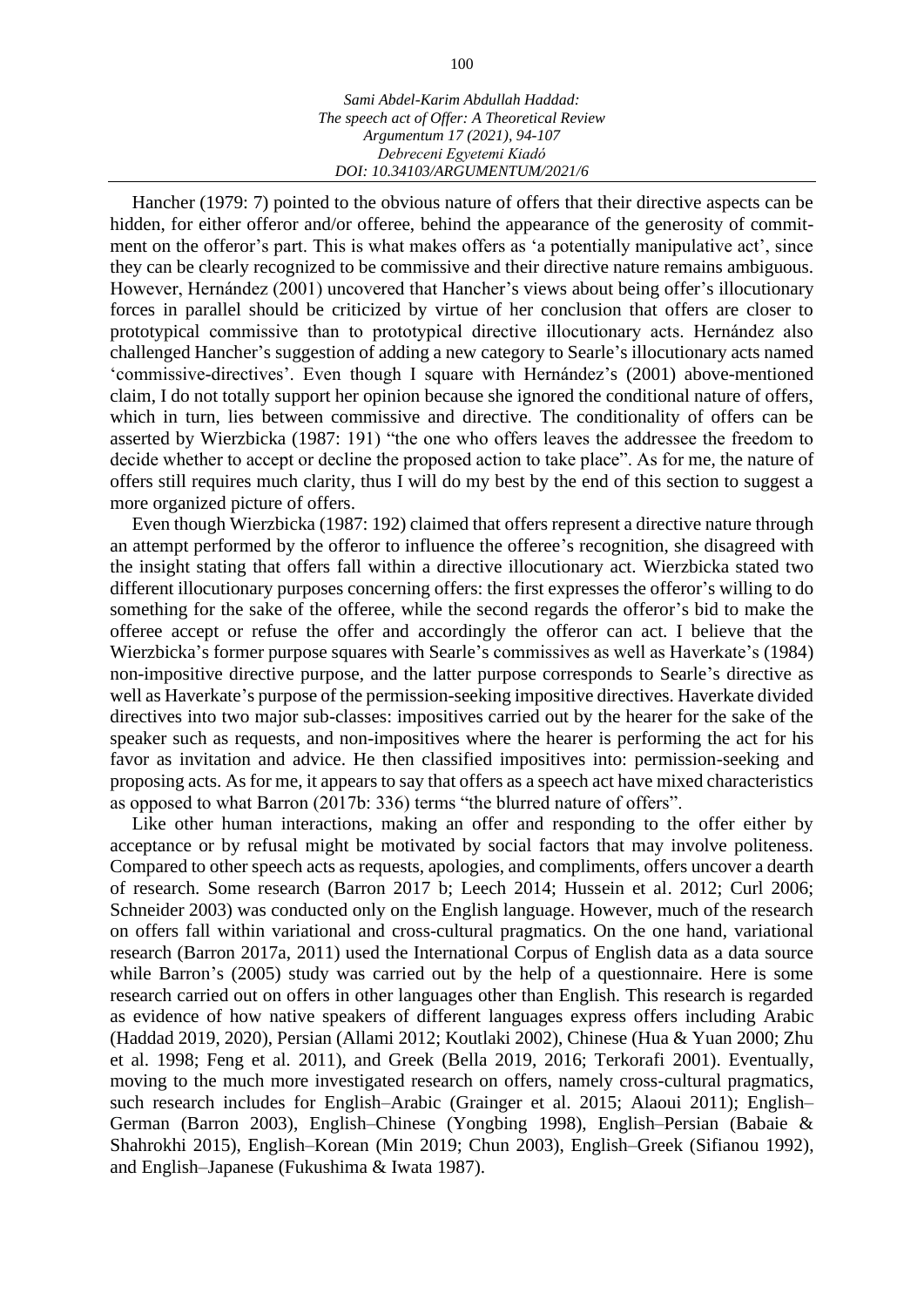By means of previous research on offers, Barron (2017b: 336–337) strongly contended that offers are characterized by three aspects, namely conditional; commissive; directive. Barron also asserted that these three characteristics are clearly reflected in linguistic strategies of offers through which offers are conventionally expressed i.e. preference, execution, and directive strategies. As for me, having reviewed several empirical research articles, it is Anne Barron who can be regarded as the pioneer of research on offers (Barron 2017a, 2017b, 2011, 2005, 2003). Yet, Barron did not present a relatively organized order of offer characteristics. So, I will add a new aspect to the offering act pertaining to the potential arrangement of the offer characteristics by virtue of salience as well as performance. Kecskés (2014: 177) viewed salience as the relative prominence of signs and differentiated between the so-called cognitive and linguistic salience in that "The former pertains to the mental representation and the latter to the possible observable effects on language at the structural and semantic level."

I have chosen the two concepts 'salience' as termed by Kecskés (2014) and 'performance' to help give priority to the most predominant offer characteristic in light of the interactional roles of both the offeror and offeree. The notion of salience refers to the most prominent characteristic of the offer by order, whereas the notion of performance refers to the interactant who will be the primary performer or the first to begin doing the action involved in the offer.

The speech act of offer considers salience to be both stored (inherent salience) and emergent (actual situational salience). On the one hand, inherent salience gives rise from the individual's prior experience with lexical experience, so that inherent salience can be governed by linguistic salience. On the other hand, actual situational salience gives rise from specific objects and linguistic elements in the context of language production, so that it can be governed by perceptual salience. This is due to the fact that linguistic salience relates to the observable effects on language at the structural and semantic level while perceptual salience is associated with the mental representation. In sum, salience in offers can be a result of the interplay of inherent salience and actual situational salience.

Since offers in Jordanian Arabic neither have an explicit performative nor may be expressed by a particular linguistic pattern unlike other speech acts e.g. requests (*imperative constructions*); advice (*if I were you, I would…*); suggestion (*how about…?*); warning (*be careful!*), the offeree basically depends on both inherent salience and actual situational salience. Inherent and actual situational salience are intertwined to a significant extent that inherent salience helps the offeree realize the illocutionary act that the offeror's utterance belongs to while actual situational salience makes the offeree recognize how the true communicative intention is triggered and shaped as well how the offer can be distinguished from other speech acts belonging to the same illocutionary act. I think inherent salience is dominated by actual situational salience in the speech act of offer, and this might change in accordance with the assumption that the interpretation of offers is highly culture-specific. This can be actually vindicated by Kecskés (2006) insight that salience is language/culture-specific.

Put it more simply, offer salience is more associated with how the offering utterance may be gradually recognized whilst offer performance is with what is intended to do by the offering utterance. On the one hand, with reference to offer salience, I propose that the offering utterance is firstly recognized by the offeree as a non-impositive directive illocution, then it is turned to be as a commissive illocution on condition the offeree's acceptance. On the other hand, with reference to offer performance, it is firstly intended by the offeror to be as a commissive illocution, then it is turned to be as a non-impositive directive illocution on condition the offeree's acceptance. The following table is designed to simplify the potential arrangement of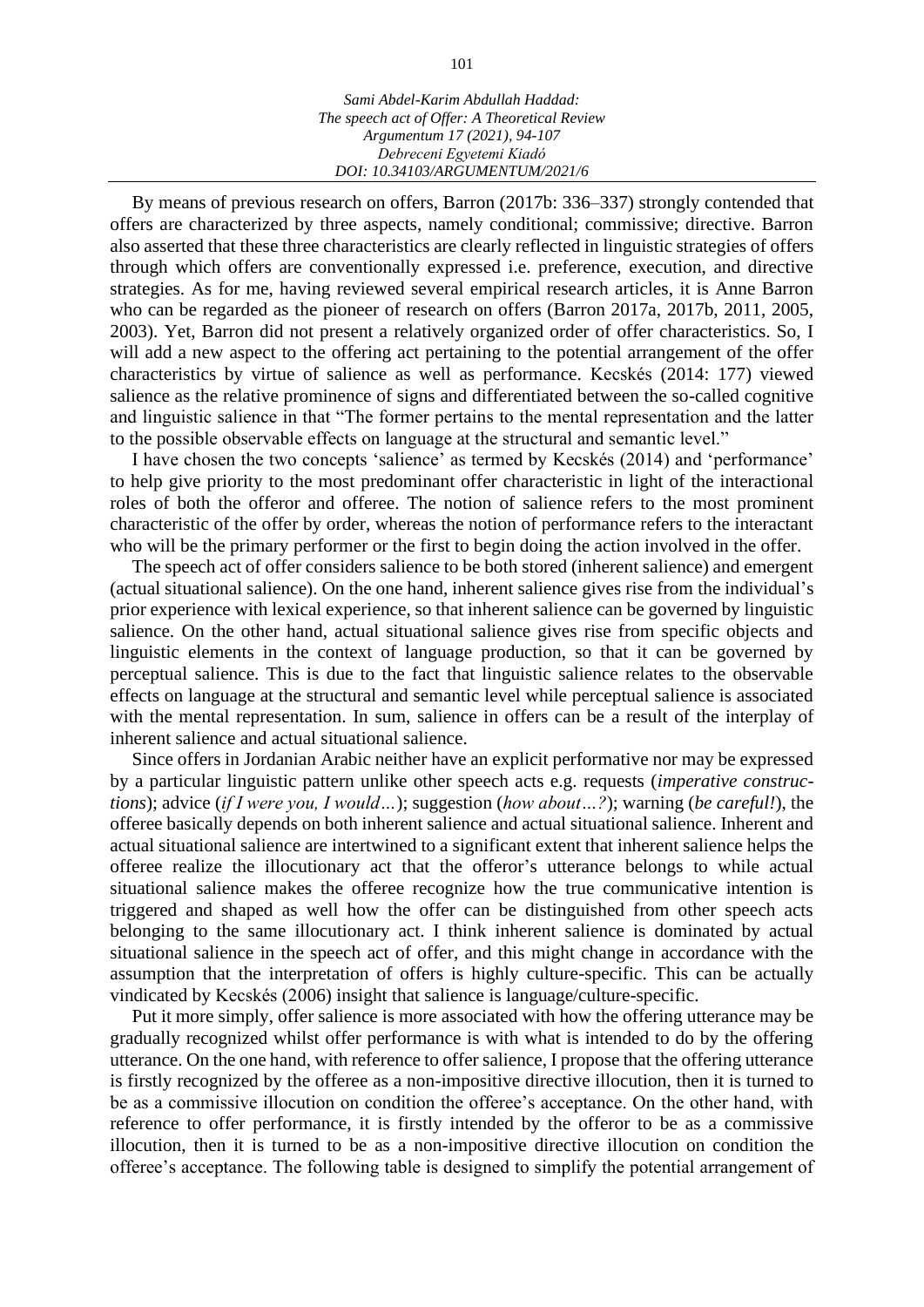the offer characteristics. Keep in mind that the three asterisks (\*\*\*) in the table stands for *nothing happens to the act after rejection*.

| <b>Offer salience</b> | Recognition-successful<br>non-impositive directive | Accept | Purpose-successful<br>commissive                |
|-----------------------|----------------------------------------------------|--------|-------------------------------------------------|
|                       | Recognition-successful<br>non-impositive directive | Reject | ***                                             |
| <b>Offer</b>          | Intention-successful<br>commissive                 | Accept | Purpose-successful non-<br>impositive directive |
| performance           | Intention-successful<br>commissive                 | Reject | ***                                             |

#### *Table (1)*

As clearly shown in the table, offer is successfully achieved in case of its acceptance so that politeness can be a purpose-oriented issue lying between offer acceptance/refusal in both cases, viz salience and performance. That is to say, offer is a Face-Threatening Act (FTA) in a bid to persuade the offeree to accept performing the offer for the offer acceptance is the decisive means to achieve the "purpose-successful" offer (Van Dijk 1977: 176).

In light of theory-based politeness, offers are inherently face-threatening to both the offeror and the offeree (Brown & Levinson 1987). In details, offers threaten the offeree's negative face due to the directive characteristic they hold. The offeror intrudes into the offeree's freedom by the reaction which embraces what the offeree should respond to. Unlike the requester, the offeror's negative face is threatened due to the commissive characteristic of the offer, since he reduces the freedom of action by committing himself to engage in the action included in the offer. Turning to the conditional characteristic of the offer, if the offer is accepted by the offeree, the offeror's positive face will be enhanced. The offeror's positive face is also claimed to be enhanced by (Bella 2019; Sifianou 1992) because it allows the offeror to show himself as a considerate and helpful member. In addition to this, the offeree's positive face will be enhanced only if he wishes the offer to be done. On the contrary, the offeree's negative face will be somewhat threatened because the offeree places himself under the offeror's debt (Brown & Levinson 1987: 66). In the case of offer's refusal, the offeror's positive face will be threatened because the offeror expects the offeree not to respond negatively to an action whose benefit goes back to him and thus his positive face will be prone to threaten. However, Koutlaki (2002) rejected Brown & Levinson's judgement about treating offers as FTAs, and she revealed that offers in Persian are face-enhancing acts.

Besides, Brown & Levinson (1987: 247) argued for offers as falling between debt-sensitive cultures and nondebt-sensitive cultures. They have explicated how the offering behavior is seen differently in the two cultures through the British, American, and Japanese cultures. In England and America, offers are not seen as very threatening FTAs. By contrast, Japanese consider the offer even, as small as a glass of water can cause a massive debt and could be accepted as heavily as a mortgage in western society (Benedict 1946 as cited in Brown & Levinson 1987). As far as I am aware of being a Jordanian Arabic, the Arab culture (especially in Jordan, Saudi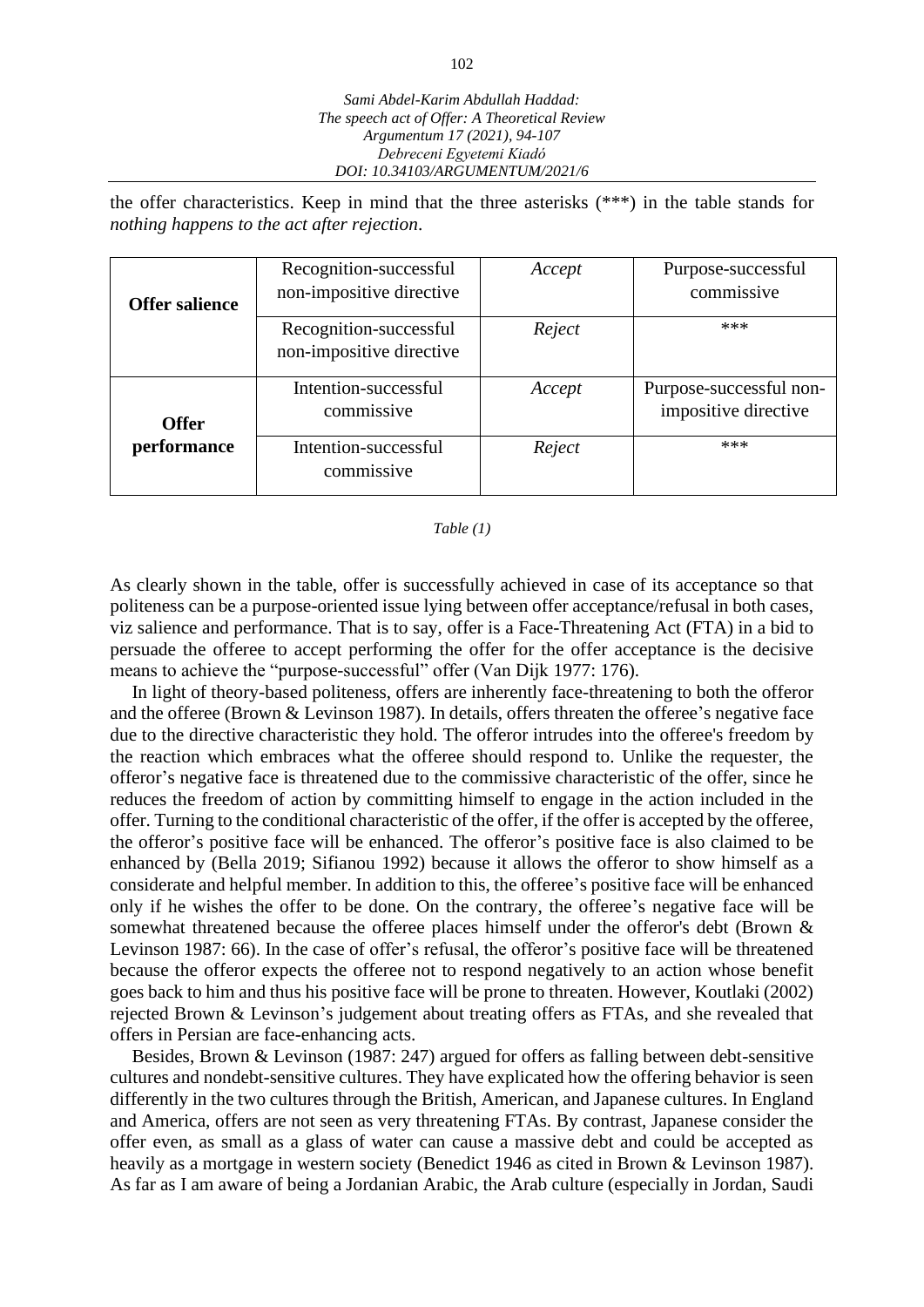Arabia, the United Arab Emirates, Qatar, Kuwait, Oman, Iraq, and Yemen) tend to be debtsensitive cultures, and therefore the Jordanian Arabic offeree's negative face will be surely threatened in case he accepts the offer and puts himself under the offeror's debt.

Concerning the face-saving model, offer can be regarded both FTAs and positive politeness whose function is to establish solidarity between the offeror and offeree. Offer was indicated by Brown & Levinson (1987: 125) as a natural outcome of conveying that the offeror and offeree are cooperators, since the offeror may choose to highlight cooperation with the offeree by claiming a kind of reflexivity between the offeror's and offeree's wants "[W]hatever H wants, S wants for him and will help to obtain", keeping in mind that H stands for *hearer* and S for *speaker*. However, in case the offer appears false, it remains to show offeror's good intentions in satisfying offeree's positive-face wants. Hence, offers can be claimed to be a positive-politeness action not only concrete or abstract but also "human-relations wants such as those…the wants to be liked, admired, cared about, understood, listened to, and so on" (Brown & Levinson 1987: 129).

In light of what Wolfson & Manes (1980) considered solidarity, it develops upon offering when the offeror does something good and beneficial to the offeree in order to make him feel appreciated, who in turn, may negotiate that offer of harmony. Such negotiation serves basically as a social lubricant in interpersonal communication. Haddad (2020, 2019) argued for the perlocutionary effects of offers announced by Jordanian travel agencies on Facebook as well as Open Market for real estate. Persuasion is being claimed to be the implicitly main motive of producing a polite offer. Also, Khalik and Supatmiwati (2016) examined the pragmatic function of politeness in 91 English and Indonesian ads and revealed that politeness strategies proposed by Brown & Levinson are designed to be persuasive tools. Apart from establishing solidarity, offers can function to replace other speech acts as request, promise, and invitation. Another function of offers is to end a conversation (Mazid 2006) as well as admittedly opening a conversation using the familiar expression '*can I help you?*'.

Leech (2014: 183) claimed that offers can be "[F]ace-threatening as well as face-enhancing speech events, and the Pos-polite and Neg-polite forces can work against one another". He argued that offers enhance the offeree's positive face due to the offeror's high estimation of offeree's needs and thus the offeror is likely to go up more favorably in the offeree's estimation. However, this multifaceted nature helps offers to be as "an ambivalent social act…which, on the one hand, favours rapport and cordial relations between the participants, but which, on the other hand, can be invasive for the receiver" (Ruiz de Zarobe 2012: 173, cited in Bella 2019: 29).

## **4 Summary**

In a nutshell, I see an offer being an FTA regardless of its response. On the one hand, the offer will threaten the offeror's as well as offeree's negative face with reference to the reduction of the freedom of action to both. On the other hand, in case of its decline, it will threaten the offeror's as well as offeree's positive face because of feeling disappointed to show familiarity with the offeree's needs. Such aspects of face affect linguistic realizations of offers (Barron 2005, 2011, 2017) and maybe in any language.

Centrally focused on the aforementioned theoretical background, I am currently entitled to present my own definition of the offer as a speech act. I can confidently define offer as a facethreatening speech act holding an equally dual force conditioned on the offeree's consent to let the two participants (i.e. the offeree himself and offeror) begin performing the action included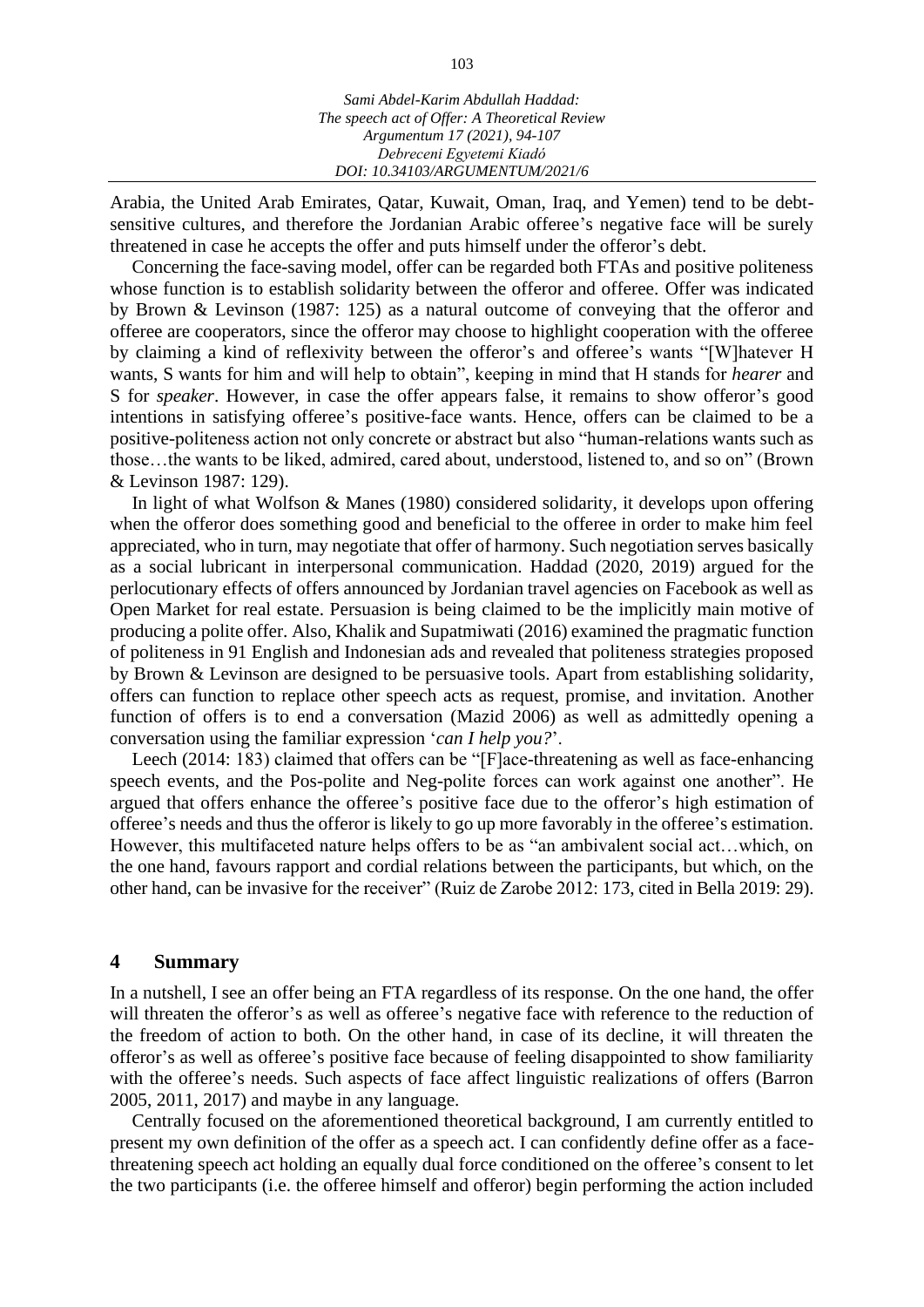in the offering utterance. Now, what I mean by 'face-threatening speech act' is that it threatens the two aspects of participants' faces (i.e. positive and negative). It can never appear the two directive-commissive illocutionary forces in parallel only after the offeror's consent. Let's consider an instance when an offeror offers another bar of chocolate to an offeree by saying, '*have another piece of chocolate*'. It presents the offeree as the agent but basically involves two participants because it is based on the give-take approach. This approach is accomplished only by the offeree's consent to take another piece of chocolate (the directive aspect). In the case of consent, the offeror gets committed to give the other piece of chocolate (the commissive aspect).

Relative to empirical studies on speech acts, offers reveal a dearth of research. Thereby, this paper provides a comprehensive picture about the speech act of offer as a theoretical implication as it helps fill the research niche about speech acts in communication and maybe a theoretical framework for a large-scale study conducted on offers in any language and culture. By the end, it will provide a useful source of information on the basic conceptions of speech acts, offers, and politeness.

### **References**

- Adams, J. K. (1985): *Pragmatics and fiction*. Amsterdam: John Benjamins. <https://doi.org/10.1075/pb.vi.2>
- Ajimer, K. (2014): *Conversational routines in English: Convention and creativity*. London & New York: Routledge. [https://doi.org/10.4324/9781315845128.](https://doi.org/10.4324/9781315845128)
- Alaoui, S. M. (2011): Politeness principle: A comparative study of English and Moroccan Arabic requests, offers and thanks. *European Journal of Social Sciences* 20(1), 7–15.
- Allami, H. (2012): A sociopragmatic study of the offer speech act in Persian. *Research in Applied Linguistics* 3(1), 110–129.
- Austin, J. L. (1962): *How to do things with words*. Oxford: Oxford University Press.
- Babaie, S. & Shahrokhi, M. (2015): A Cross-Cultural Study of Offering Advice Speech Acts by Iranian EFL Learners and English Native Speakers: Pragmatic Transfer in Focus. *English Language Teaching* 8(6), 133–140. [https://doi.org/10.5539/elt.v8n6p133.](https://doi.org/10.5539/elt.v8n6p133)
- Bach, K. & Harnish, R. M. (1979): *Linguistic communication and speech acts*. Cambridge: The MIT Press.
- Barron, A. (2017a): The speech act of 'offers' in Irish English. *World Englishes* 36(2), 224– 238. [https://doi.org/10.1111/weng.12255.](https://doi.org/10.1111/weng.12255)
- Barron, A. (2005): Offering in Ireland and England. In: Anne, B. & Schneider, K.P. (eds.): *The pragmatics of Irish English*. Berlin & New York: Mouton de Gruyter, 147–176. <https://doi.org/10.1515/9783110898934.141>
- Barron, A. (2017b): Offers in English. Giora, R. & Haugh, M. (eds.): *Doing pragmatics interculturally: cognitive, philosophical, and sociopragmatic perspectives*. Berlin: Walter de Gruyter, 335–352. <https://doi.org/10.1515/9783110546095-018>
- Barron, A. (2003): *Acquisition in interlanguage pragmatics: Learning how to do things with words in a study abroad context*. Amsterdam: John Benjamins.
- Bella, S. (2016): Offers by Greek FL Learners: A cross-sectional developmental study. *Pragmatics* 26(4), 1–32. <https://doi.org/10.1075/prag.26.4.01bel>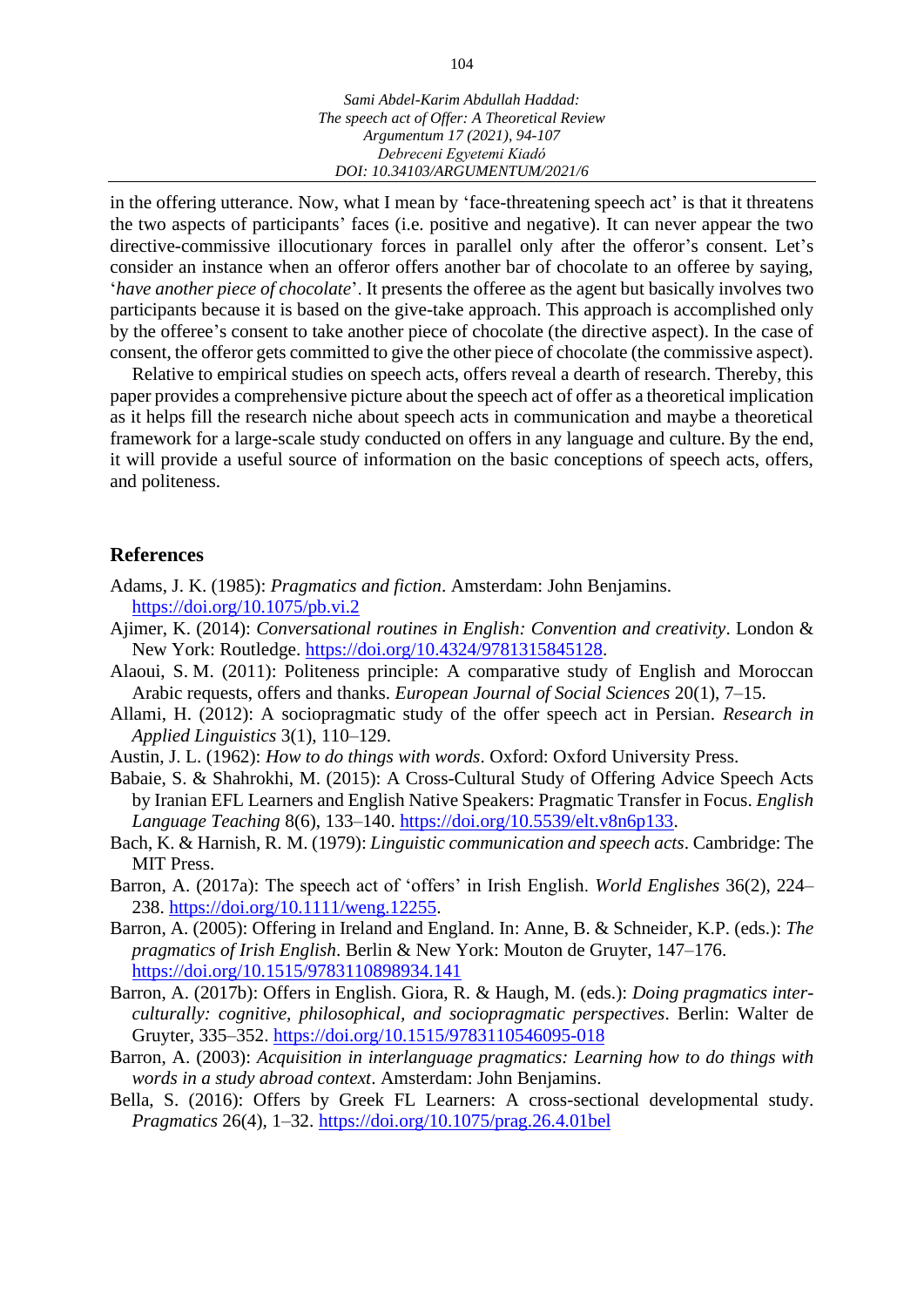Bella, S. (2019): Offers in Greek revisited. In: Ogiermann, E. & Blitvich, P. (eds.): *From speech acts to lay understandings of politeness: multilingual and multicultural perspectives*. Cambridge: Cambridge University Press, 27–47.

<https://doi.org/10.1017/9781108182119.002>

- Blum-Kulka, S. (1987): Indirectness and politeness in requests: Same or different? *Journal of pragmatics* 11(2), 131–146. [https://doi.org/10.1016/0378-2166\(87\)90192-5](https://doi.org/10.1016/0378-2166(87)90192-5)
- Blum-Kulka, S., House, J., & Kasper, G. (1989): *Cross-cultural pragmatics: Requests and apologies* (Vol. 31). Ablex Pub.
- Brown, P. & Levinson, S. C. (1978): *Politeness: some universals in language usage*. Cambridge: Cambridge University Press.
- Brown, P. & Stephen, L. C. (1987): *Politeness: Some universals in language usage*. Cambridge: Cambridge University Press. <https://doi.org/10.1017/cbo9780511813085.009>
- Chen, Y. S., Chen, C. Y. D., & Chang, M. H. (2011): American and Chinese complaints: Strategy use from a cross-cultural perspective. *Intercultural Pragmatics* 8(2), 253–275. <https://doi.org/10.1515/iprg.2011.012>
- [Chun, M. Y. \(2003\): Culture-Specific Concepts of Politeness for Offering Advice.](https://www.google.com/search?client=firefox-b-d&sxsrf=ALeKk01-zh-sEj0mSCLfll29rnHfBNETzw:1594127899287&q=Chun,+M.+Y.+(2003)+Culture-Specific+Concepts+of+Politeness+for+Offering+Advice.Proceedings+of+the+10th+Pan-Pacific+Association+of+Applied+Linguistics,+Japan,287-296&spell=1&sa=X&ved=2ahUKEwitlaeZnbvqAhXMUMAKHb6QCK0QBSgAegQICxAl) *Proceedings [of the 10th Pan-Pacific Association of Applied Linguistics](https://www.google.com/search?client=firefox-b-d&sxsrf=ALeKk01-zh-sEj0mSCLfll29rnHfBNETzw:1594127899287&q=Chun,+M.+Y.+(2003)+Culture-Specific+Concepts+of+Politeness+for+Offering+Advice.Proceedings+of+the+10th+Pan-Pacific+Association+of+Applied+Linguistics,+Japan,287-296&spell=1&sa=X&ved=2ahUKEwitlaeZnbvqAhXMUMAKHb6QCK0QBSgAegQICxAl)*. Japan, 287–296.
- Cohen, P. R. & Levesque, H. J. (1990): Rational Interaction as the Basis for Communication. In: Cohen, P. R., Morgan, J. & Pollack, M. E. (eds.): Intentions in Communication. The MIT Press. <https://doi.org/10.7551/mitpress/3839.003.0014>
- Curl, T. S. (2006): Offers of assistance: Constraints on syntactic design. *Journal of Pragmatics* 38(8),1257–1280. <https://doi.org/10.1016/j.pragma.2005.09.004>
- Edmondson, W. J. & Juliane, H. (1981*): Let's talk, and talk about it: a pedagogic interactional grammar of English*. München: Urban & Schwarzenberg.
- Feng, H., Chang, H. C. & Holt, R. (2011): Examining Chinese gift-giving behavior from the politeness theory perspective. *Asian Journal of Communication* 21(3), 301–317. <https://doi.org/10.1080/01292986.2011.559257>
- Fraser, B. (1975): Hedged performatives. In: Fraser, B.: *Speech acts*. Leiden: Brill, 187–210. [https://doi.org/10.1163/9789004368811\\_008](https://doi.org/10.1163/9789004368811_008)
- Fukushima, S. & Iwata, Y. (1987): Politeness strategies in requesting and offering. *JACET Bulletin* 18, 31–48.
- Gordon, D. & Lakoff, G. (1975): Conversational postulates. In: Cole, P. & Morgan, J. (eds.): *Speech Acts*. Leiden: Brill, 83–106. [https://doi.org/10.1163/9789004368811\\_005](https://doi.org/10.1163/9789004368811_005)
- Grainger, K., Kerkam, Z., Mansor, F. & Mills, S. (2015): Offering and hospitality in Arabic and English. *Journal of Politeness Research* 11(1), 41–70. [https://doi.org/10.1515/pr-2015-](https://doi.org/10.1515/pr-2015-0003) [0003](https://doi.org/10.1515/pr-2015-0003)
- Haddad, S. A. K. A. (2020): Conversational Implicature in Jordanian Arabic Offers. *Argumentum*16, 64–75. [https://doi.org/10.34103/argumentum/2020/5.](https://doi.org/10.34103/argumentum/2020/5)
- Haddad, S. A. K. A. (2019): Real Estate Offers in Jordan: A Representative-Directive Speech Act. *International Journal of Linguistics* 11(6), 89–103. [https://doi.org/10.5296/ijl.v11i6.15762.](https://doi.org/10.5296/ijl.v11i6.15762)
- Hancher, M. (1979): The classification of cooperative illocutionary acts. *Language in society* 8(1), 1–14. <https://doi.org/10.1017/s0047404500005911>
- Haverkate, H. (1984): Speech acts, speakers and hearers: Reference and referential strategies in Spanish. Amsterdam: John Benjamins.<https://doi.org/10.1075/pb.v.4>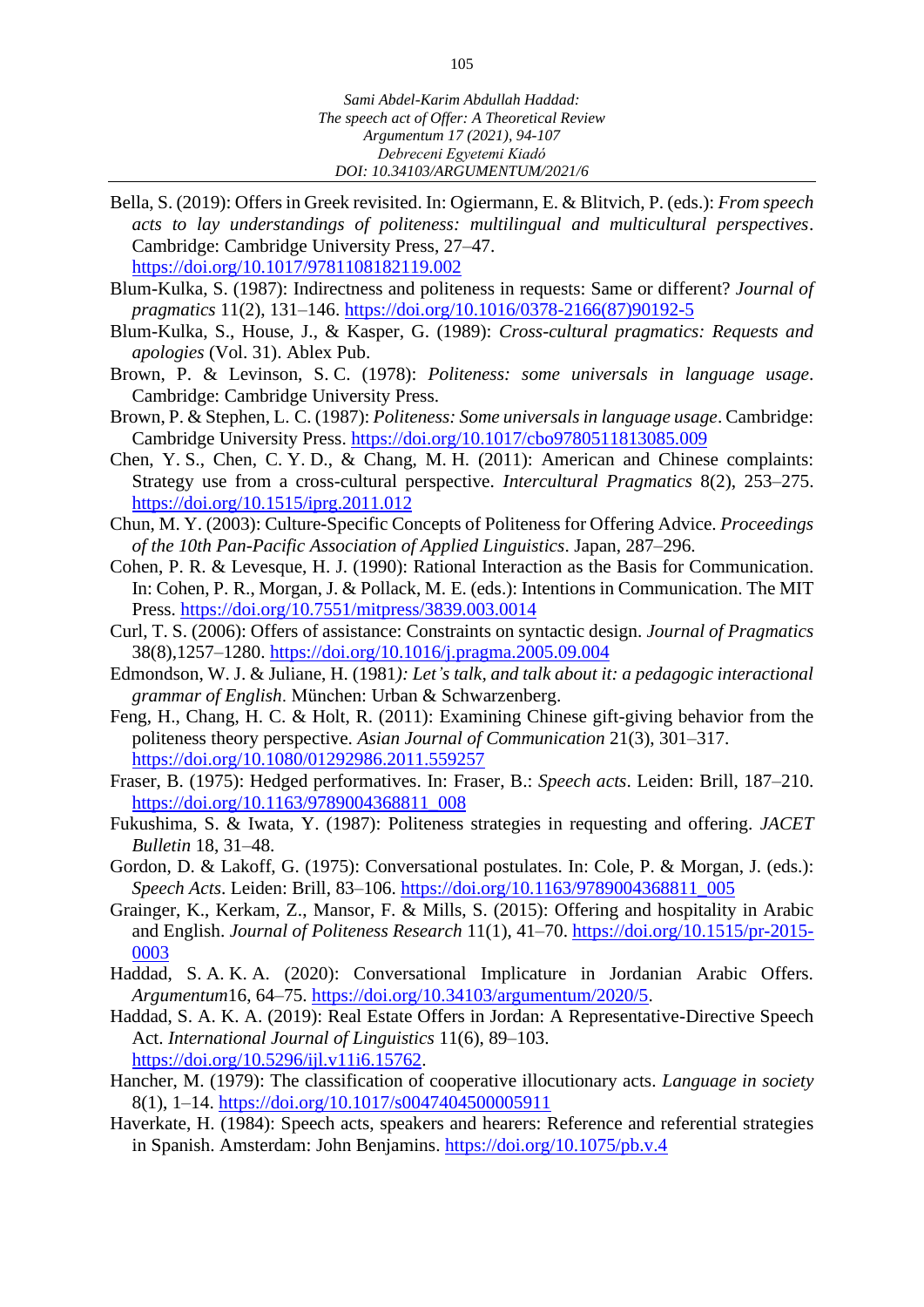- Hernández, L. P. (2001): The directive-commissive continuum. *Miscelánea: A Journal of English and American Studies* 23, 77–98.
- Hickey, R. (1986): A promise is a promise: On speech acts of commitment in English. *Studia Angelica Posnaniesia* 28, 69–80.
- Hua, Z., Wei, L. & Yuan, Q. (2000): The sequential organisation of gift offering and acceptance in Chinese. *Journal of pragmatics* 32(1), 81–103. [https://doi.org/10.1016/s0378-2166\(99\)00039-9.](https://doi.org/10.1016/s0378-2166(99)00039-9)

Huang, Y. (2007): *Pragmatics*. Oxford: Oxford University Press

- Hussein, H., Abbood, A., Thomas, C. V. F., Shaik, A. M. I. & Esbah, S. A. (2012): Offering as a comissive and directive speech act: Consequence for cross-cultural communication. *International Journal of Scientific and Research Publications* 2(3), 1–6.
- Kecskés, I. (2006): On my mind: Thoughts about salience, context, and fi gurative language from a second language perspective. *Second Language Research* 22(2), 219–237. [https://doi.org/10.1191/0267658306sr266ra](https://doi.org/10.1191%2F0267658306sr266ra)

Kecskés, I. (2014): *Intercultural pragmatics*. Oxford: Oxford University Press.

- Khalik, L. A. & Supatmiwati, D. (2016): Politeness strategies as persuasive tools used in Lombok commercial magazines. *Merit Research Journal of Education and Review* 4(11), 158–167. [https://doi.org/10.34044/j.kjss.2019.40.3.09.](https://doi.org/10.34044/j.kjss.2019.40.3.09)
- Koutlaki, S. A. (2002): Offers and expressions of thanks as face enhancing acts: tae'arof in Persian. *Journal of pragmatics* 34(12), 1733–1756. [https://doi.org/10.1016/s0378-2166\(01\)00055-8.](https://doi.org/10.1016/s0378-2166(01)00055-8)
- Lakoff, R. (1973): The logic of politeness: or minding your p's and q's. In: Corum, C. et al. (eds.): *Papers from the ninth regional meeting of the Chicago Linguistic Society*. Chicago Linguistic Society, 292–305.
- Leech, G. N. (2014): *The pragmatics of politeness*. Oxford: Oxford University Press, USA.
- Leech, G. N. (1983): *Principles of pragmatics*. London & New York: Longman.
- Levinson, S. C. (1983): *Pragmatics*. Cambridge: Cambridge University Press.
- Mao, L. R. (1994): Beyond politeness theory: 'Face' revisited and renewed. *Journal of pragmatics* 21(5), 451–486. [https://doi.org/10.1016/0378-2166\(94\)90025-6.](https://doi.org/10.1016/0378-2166(94)90025-6)
- Mazid, M. (2006): Emirati Arabic politeness formulas: An exploratory study and a mini-mini dictionary. *College of Humanities and Social Sciences* 22, 76–85.
- Mey, J. (2001): *Pragmatics: An Introduction*. 2nd edition. Oxford: Blackwell.
- Min, S. (2019): A Socio-Pragmatic Study of Speech Act of Offers by Korean L2 Learners of English. *English Language & Literature Teaching* 25, 123–139.
- Morgan, J. L. (1978): Two types of convention in indirect speech acts. In: Cole, P. (eds.): *Pragmatics*. Leiden: Brill, 261–280. [https://doi.org/10.1163/9789004368873\\_010.](https://doi.org/10.1163/9789004368873_010)
- Sadock, J. & Zwicky, A. (1985): Speech act in distinctions in syntax. In: Shopen, T. (ed.): *Language Typology and Syntactic Description* 1, 155–196.
- Sadock, J. M. (1974): *Toward a linguistic theory of speech acts*. New York: Academic Press.
- Schneider, K. P. (2003): *Diminutives in English*. Tubingen: Niemeyer. <https://doi.org/10.1515/9783110929553>
- Searle, J. (1969): *Speech acts: An essay in the philosophy of language*. Cambridge: Cambridge University Press.
- Searle, J. (1975): A Taxonomy of Illocutionary Acts*.* In: Gunderson, K. (ed.): *Language Mind, and Knowledge*. Minnesota: University of Minnesota Press, 344–369. [http://hdl.handle.net/11299/185220.](http://hdl.handle.net/11299/185220)